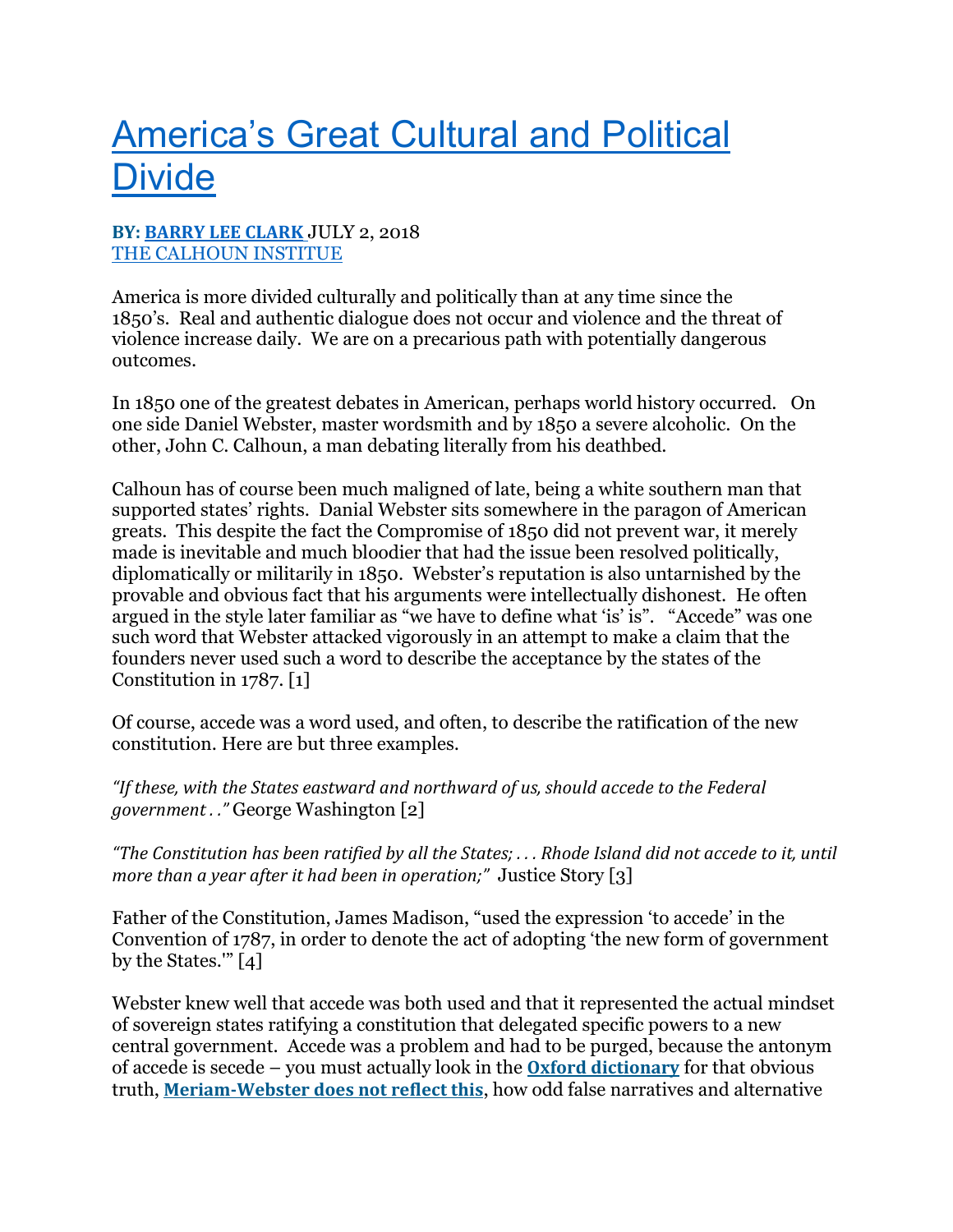truth is. (Daniel had no relation to the Webster dictionary but the political take of the revisionist language is still obvious)

Webster argues in 1850 that words had meaning, it appears that if standard meanings do not fit the narrative then the thing to do is to simply try and change the definition.

Despite those facts, the debates surrounding the Compromise of 1850 came close to real dialogue, much closer than what followed and near than what we witness now.

Move forward to 1856 and all façade of honest intellectual debate had disappeared. Both sides hurled vitriolic and personal attacks against each other. Lies, misrepresentations and falsehoods filled fiery speeches and diatribes. In the heat of all of this Charles Sumner had the particular bad judgment to go a bit too far one day in May of that year. Two days later, Preston Brooks responded, repeatedly with a cane to Sumner's head – on the Senate floor no less. [5] That action is something one might expect in the Roman Senate during the waning decades of the Empire. There is a lesson here.

America has not been so divided since the decade of the 1850's. The shooting incident at a **2017 Republican [congressional](https://en.wikipedia.org/wiki/2017_Congressional_baseball_shooting) baseball practice** is not an event that exists in isolation. I suggest it represents the Sumner-Brooks episode of our time.

Consider the results of a **Pew [Research](http://www.people-press.org/2017/10/05/the-partisan-divide-on-political-values-grows-even-wider/) Center** study. [6]

"*The divisions between Republicans and Democrats on fundamental political values – on government, race, immigration, national security, environmental protection and other areas – reached record levels during Barack Obama's presidency. In Donald Trump's first year as president, these gaps have grown even larger."* [7]

Take just one criterion used in the study for instance.

**"***Racial discrimination. In recent years, Democrats' views on racial discrimination also have changed, driving an overall shift in public opinion. Currently, 41% of Americans say racial discrimination is the main reason many blacks cannot get ahead – the largest share expressing this view in surveys dating back 23 years. Still, somewhat more Americans (49%) say blacks who cannot get ahead are mostly responsible for their own condition."* [8]

That difference of opinion defines much about a person's worldview and there is really not much room for compromise of agreement between those two polls. On one end is an ideology that the government must essentially regulate opportunity, on the other the idea that America is the land of opportunity. Those are very different positions but those differences are found in almost all social and economic policies left and right. This represents a fundamental difference in philosophy, one where there is no easy middle ground. People either believe in individual responsibility, hard-work and the American dream or they believe that government must fix and control most things.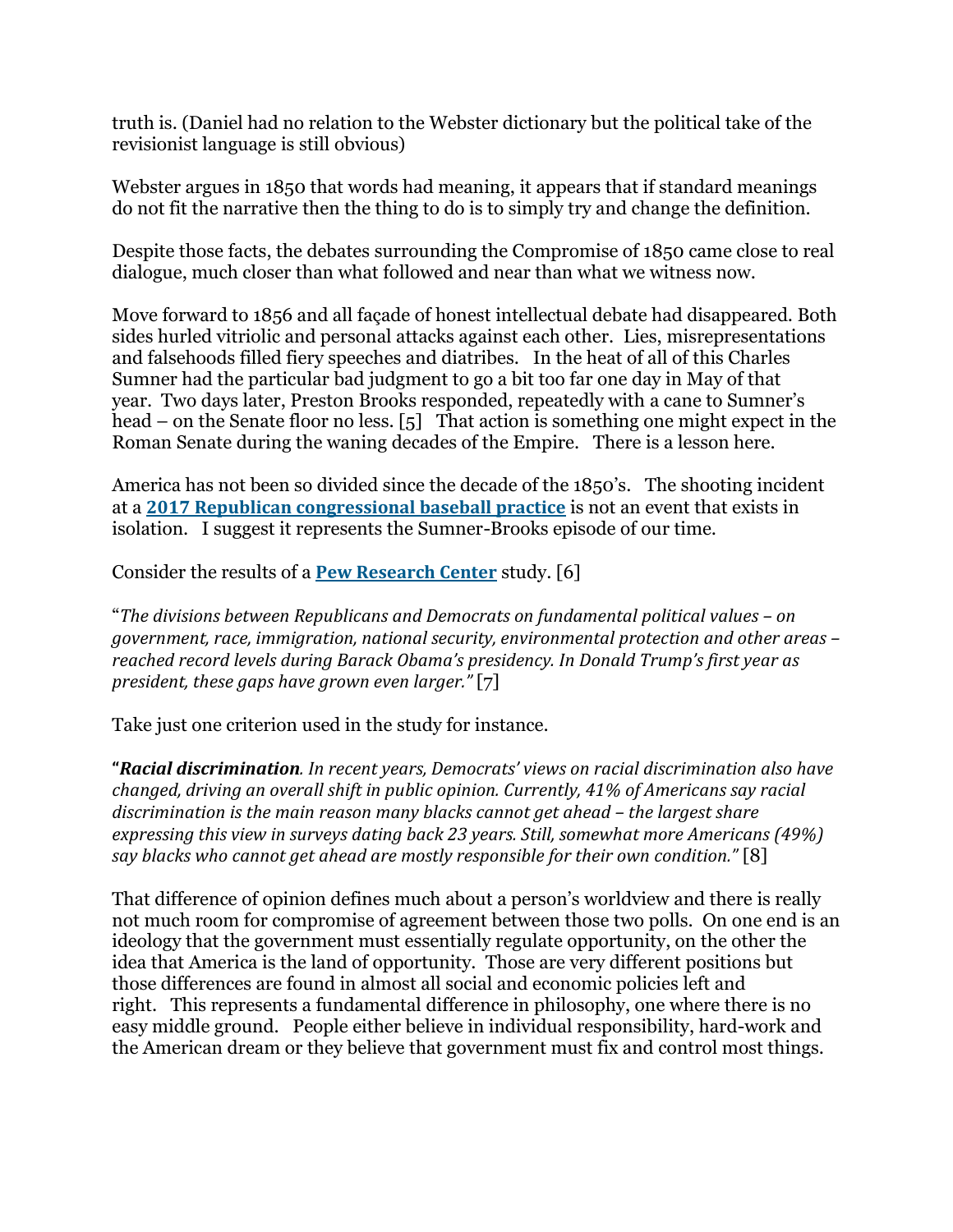This difference is profound, and it is expressed more and more dishonesty and with growing hate. Recently a PhD I am acquainted with was describing an organization and bemoaning their ineptitude. He said, and I paraphrase. "well it is run by a bunch of white men".

I assume this man is intelligent enough to have sat in classrooms for a large portion of his life and to convince others that have spent their life in academia to bestow upon him the title of doctor. I would assume he could see the absurdity and hypocrisy of his utterance – yet he did not and cannot.

Here is a thought exercise for you. Go into an office, boardroom or on television and say "well, you know, that organization is run by a bunch of black women/Latinos/homosexuals/etc.". Ordinary people just don't do that. The backlash would be immediate. It would be viewed as racist, insensitive and ignorant.

It is not, however, and apparently, racist in our current order of things to say what my acquaintance said about old white, presumably Christian, heterosexual men, and to say it and intended it with disdain, loathing and subtle hate. We have entered our version of the 1850's.

There is more of course. Political debate and dialogue across the spectrum have degraded into attacks, falsehoods and smears. Political debate, a real debate about ideas, simply do not happen either in government or academia. Certain elements have defined the idea of free speech as their "right" to get together with a few of their clown friends and shout down anyone that says anything they do not like. This happens all the time on college campuses.

I sense that there is real fear on the right about groups like **[Antifa](https://www.influencewatch.org/movement/antifa/)**. I suspect there is real fear on the left within folks that sympathize with Antifa about the right. Violence has already occurred.

In June of 2016, NPR ran a piece examining if left-wing violence was increasing. NPR is a fairly left-leaning organization so one might expect a complete pass on the matter. The article not only acknowledged the marked increase in a propensity toward violence, it concluded with:

"*Domestic terrorism experts say that concern is only heightened by the fact that the line between what's considered mainstream and what's considered fringe is becoming increasingly blurred."* [9]

The NPR piece was partially in response to an editorial published in The Washington Times by Judson Phillips that began with:

"*The first skirmishes of a second American civil war have begun.*

*No, this is not a metaphorical analogy to that bloody conflict that killed approximately 620,000 Americans. It is an objective statement of the reality in America."* [10]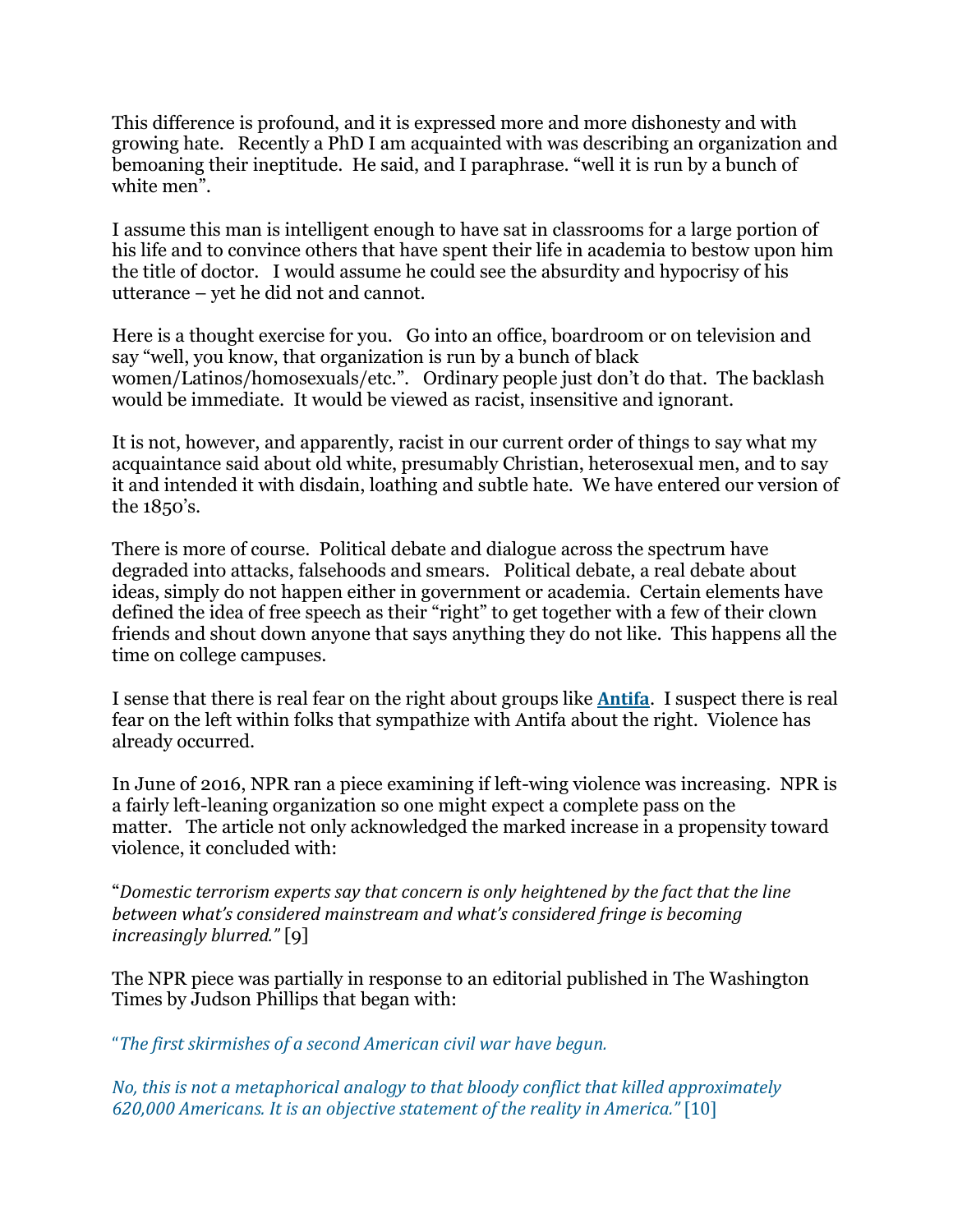I contend that we have entered the age of bloody Kansas and there are numerous **[John](https://www.researchgate.net/publication/293959200_John_Brown_Proto-Terrorist) Brown [proto-terrorist](https://www.researchgate.net/publication/293959200_John_Brown_Proto-Terrorist)** types stirred up, mad as hell and not ready to take it anymore. I would only disagree with the phraseology, we are on a path toward our first actual civil war, the war of 1861-1865 was a war independence.

The Atlantic published a piece in September of 2017 that began with one example of how disconnected some elements have become form common-sense.

*"Since 1907, Portland, Oregon, has hosted an annual Rose Festival. Since 2007, the festival had included a parade down 82nd Avenue. Since 2013, the Republican Party of Multnomah County, which includes Portland, had taken part. This April, all of that changed.*

*In the days leading up to the planned parade, a group called the Direct Action Alliance declared, 'Fascists plan to march through the streets,' and warned, 'Nazis will not march through Portland unopposed.' The alliance said it didn't object to the Multnomah GOP itself, but to 'fascists' who planned to infiltrate its ranks. Yet it also denounced marchers with 'Trump flags' and 'red maga hats' who could 'normalize support for an orange man who bragged about sexually harassing women and who is waging a war of hate, racism and prejudice.' A second group, Oregon Students Empowered, created a Facebook page called 'Shut down fascism! No nazis in Portland!'"*

*Next, the parade's organizers received an anonymous email warning that if "Trump supporters" and others who promote 'hateful rhetoric' marched, 'we will have two hundred or more people rush into the parade … and drag and push those people out.' When Portland police said they lacked the resources to provide adequate security, the organizers canceled the parade. It was a sign of things to come."* [11]

The Oxford dictionary defines terrorism as: "The unlawful use of violence and intimidation, especially against civilians, in the pursuit of political aims." The threat of violence depicted above certainly meets the definition of a terroristic threat, it was intended to silence political speech through the threat of and if necessary the use of violence.

I am honest enough to admit this is not merely a leftist thing. It is entirely possible that disaffected sections of the right could turn to the sort of violence exhibited by the left at some point in the future, either in reaction to violence or because of some perceived wrong. I also would challenge anyone the point out specific examples of organized, sustained violence by right-leaning groups in the US since the 1960's, excluding some isolated examples by neo-Nazis in the Pacific Northwest in the 1980's. But Neo-Nazis have never represented anything like the numbers the extreme left does. The extreme left has become something of the mainstream, calling out big-name support and attendance at their events.

This not the case for right-leaning extremist. There is no there there, it does not happen. It could, we sit on just that sort of powder keg, but it does not occur. I would contend that in the current state where dialogue cannot occur and violence, bully by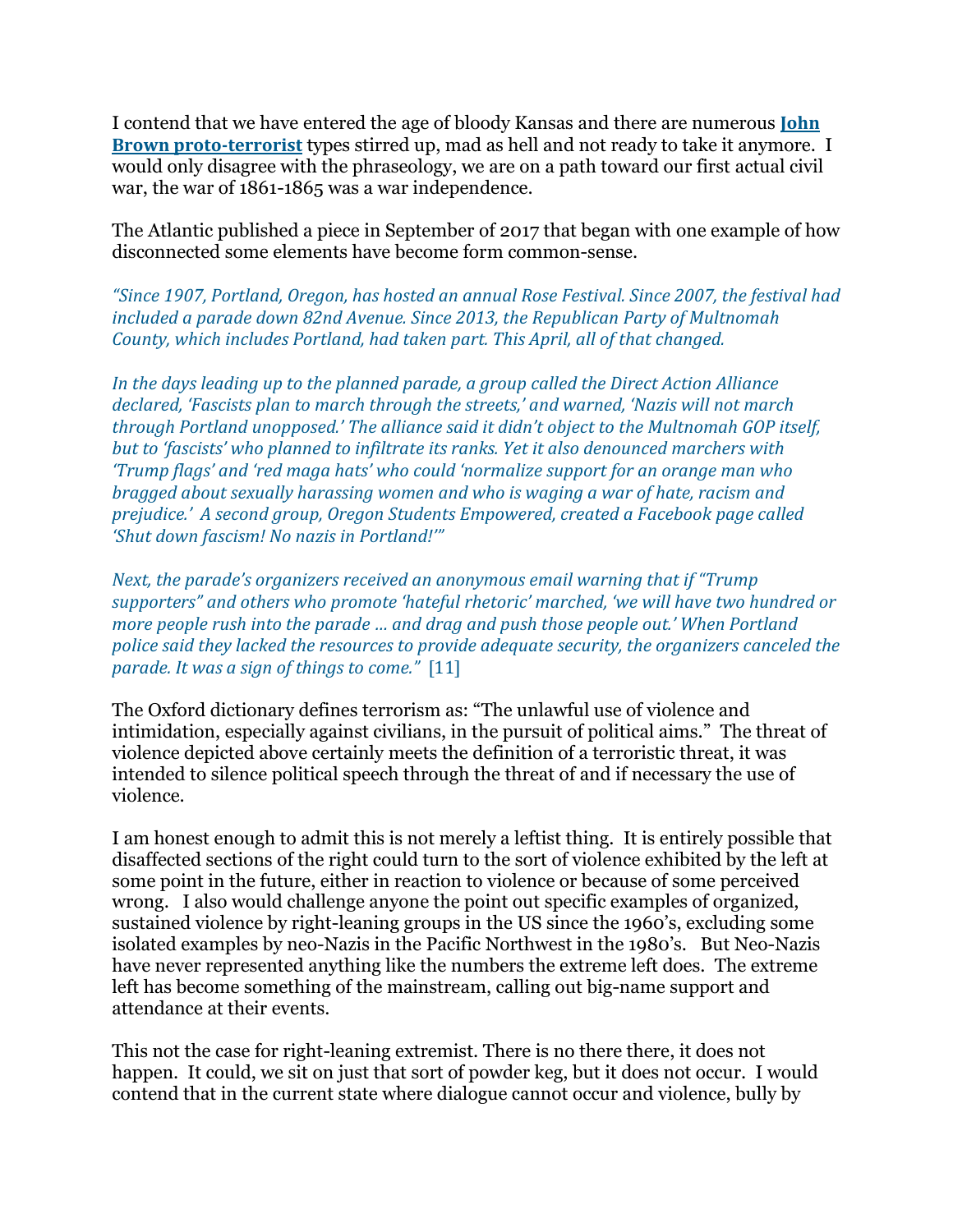agitated protest, and uncivil behavior continue there absolutely will be more violence, from all sides in the future.

Donald Trump will not go away, he will continue to execute policies that make people like **Robert [DeNiro](https://www.miamiherald.com/opinion/op-ed/article213057824.html) foam at the mouth** and utter profanities. And it will only get worse. Trump will likely appoint a very conservative Supreme Court justice this year that will shape the law for many years. There is always the possibility that one of the other aged justices might die or be forced to retire in the next two years. None of this will sit well with progressives and liberals. Trump will continue to be Trump and his core supporters will remain "deplorable". There is much more anger yet to come from liberals.

In 2000 Michael Peirce wrote a piece originally published on **[LewRockwell.com](https://www.lewrockwell.com/)** and eventually included in **The Annotated [Secessionist](https://www.amazon.com/Annotated-Secessionist-Papers-Barry-Clark) Papers** that was filled with the anger, frustration and palatable rage many conservatives felt after eight years under a Clinton administration. Mr. Peirce was ready to leave the entire union by that juncture. [12] The interesting thing is Mr. Peirce and folks like him on the conservative side never found their answers in the first decade of the 2000's. George W. Bush was mired in wars and Obama was as much anathema to traditional Americanism as Clinton to them. Clinton and Obama set the stage for a Trump to exist – their leftist policies swung the right further to the right. Trump will do and has done the same for the left, I would not be surprised to see an avowed socialist actually win the next election. This will serve only to divide us more.

We, in America, are in a real mess and I have no idea how to fix this. Neither vocal minority. left or right, wants to be lorded over by policies of the other, nor at this point will either long tolerate it. The potential for violence has already been expressed in direct and overt action and there is no sign that this will cease. We must either figure out a way to exist as Calhoun's concurrent majorities, or a way to allow our individual states to better represent the culture of their populations or we must peacefully break it all apart into smaller pieces. To simply ignore the storm on the horizon is folly, hail has already damaged the roof and there is much worse to come.

## By **[Barry](https://plus.google.com/u/0/+BarryClarkl) Lee Clark**

[1] Bledsoe, Albert Taylor, "*Is Davis a Traitor: Or Was Secession a [Constitutional](https://books.google.com/books?id=q_M9AAAAIAAJ&pg) Right [Previous](https://books.google.com/books?id=q_M9AAAAIAAJ&pg) to the War of 1861?"*, Hermitage Press, 1907, pp. 13-17,

[2] *ibid.*

[3] *ibid.*

[4] *ibid.*